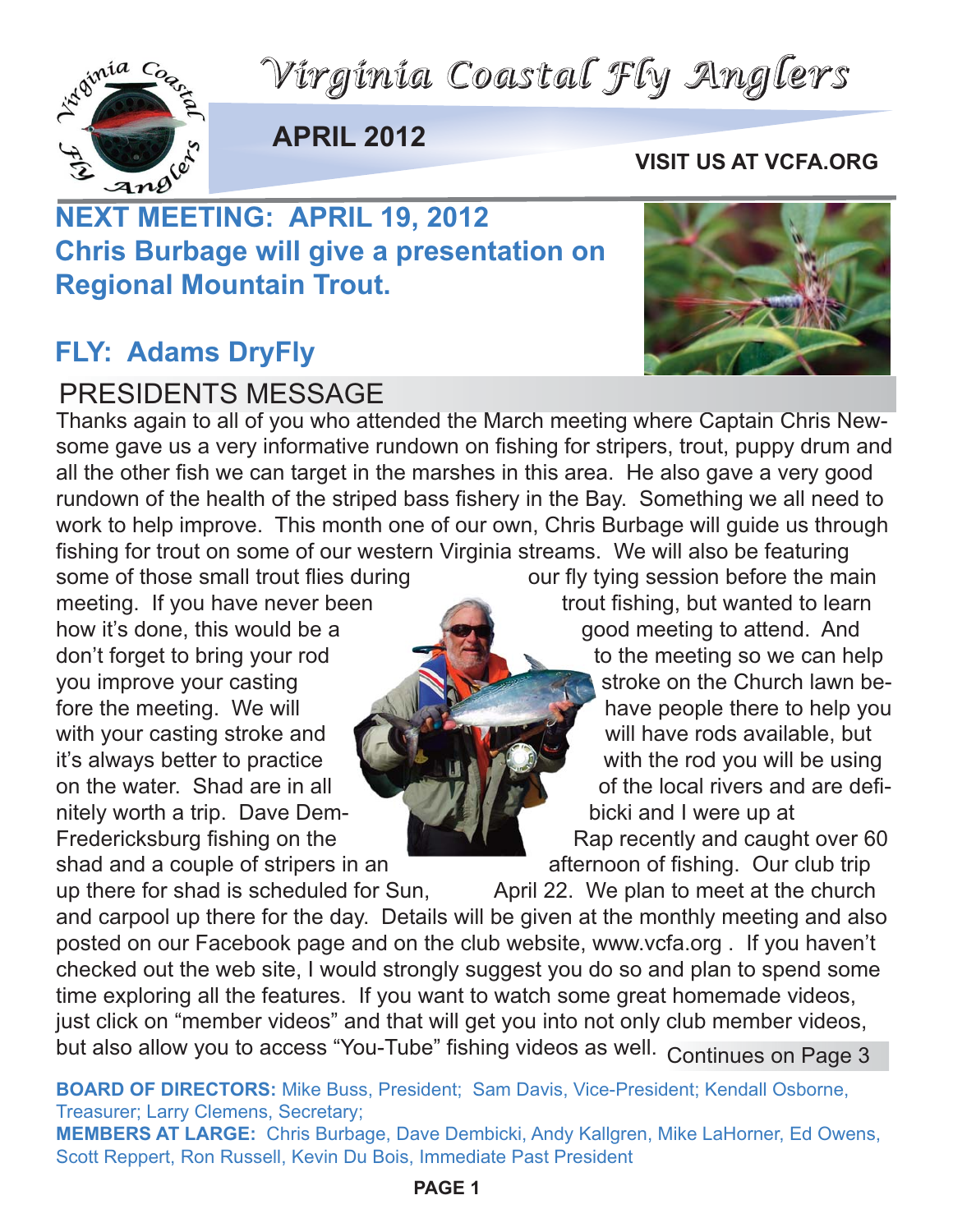# **ARE YOU PREPARED? ARE YOU PREPARED?**

As we begin the year of fishing and boating trips, it is worthy to reflect on the things we need to prepare for a safe and memorable year. For all of us, it is a good practice to check your rods and guides for blemishes or abrasions that can damage our lines. If you see a broken guide ring or foot, replace the guide, it's inexpensive and easy to do. Make sure all your fly lines are clean, and are free of knots and nicks. Even the smallest imperfection can cause your line to break and cost you a nice catch. If your backing is more than a couple of years old, replace it – especially if you are fishing for the species will take you into your backing. Clean and lubricate your reels and drags. Get your flies organized so you don't have to spend time during a blitz trying to find a particular pattern (by the time you find it, the blitz might be over). Don't forget the basics: Sunglasses, Hat, sunscreen, leak-free waders and boots, sharp nippers, new batteries in your camera. Getting organized now will keep you ready when it's time to hit the water.

#### **DON'T FORGET THE FISHING LICENSE**

For the boaters, your task is even more important. Be responsible by doing basic maintenance on your vessel and trailer. As the boat owner you are responsible for the safety of your crew and a boat in distress can be a dangerous if not inconvenient to everyone aboard. Make sure your motor is properly serviced by changing the oil, plugs, filters and lower unit oil. If the lower unit oil is milky, you likely have a seal that has gone bad and you need to take the motor for service. If it has been at least three years since replacing the impeller, replace it now. Even if your engine is pumping the water flow, the impellers do wear out. If it happens on the water, it can be a costly trip! Take the prop off and re-grease the shaft. Check your hoses and fittings for leaks or wear. If in doubt, replace them. If you need new zinc's, replace them, electrolysis can be very damaging. Pump grease in all the fittings and steering cables. Check all your through hull fittings to make sure they are tight and leak proof. Check your screws and bolts on consoles, rails, anchor holds, and rails. Tighten and replace worn screws and hardware.

Be ready with safety, it smart and it's the law! Make sure your flares are up to date and that your throw able cushion or life ring is free of tears and at the ready. Toot the horn to make sure it works and have whistle handy. Charge the batteries

If you trailer your boat check the bearings and replace if worn. If you have breaks, service them. Check your lights and replace those that are not working – this includes side markers that light. Make sure the rollers are free moving and lubricate as needed. Kendal Osborne suggest anything that is not aluminum or stainless can be given a nice coat of corrosion inhibiting spray by CRC or Boeshield. Folks in the military used to mix STP gas treatment with some grease and paint this on springs and axles. It is greasy but works. Check the tire inflation and adjust accordingly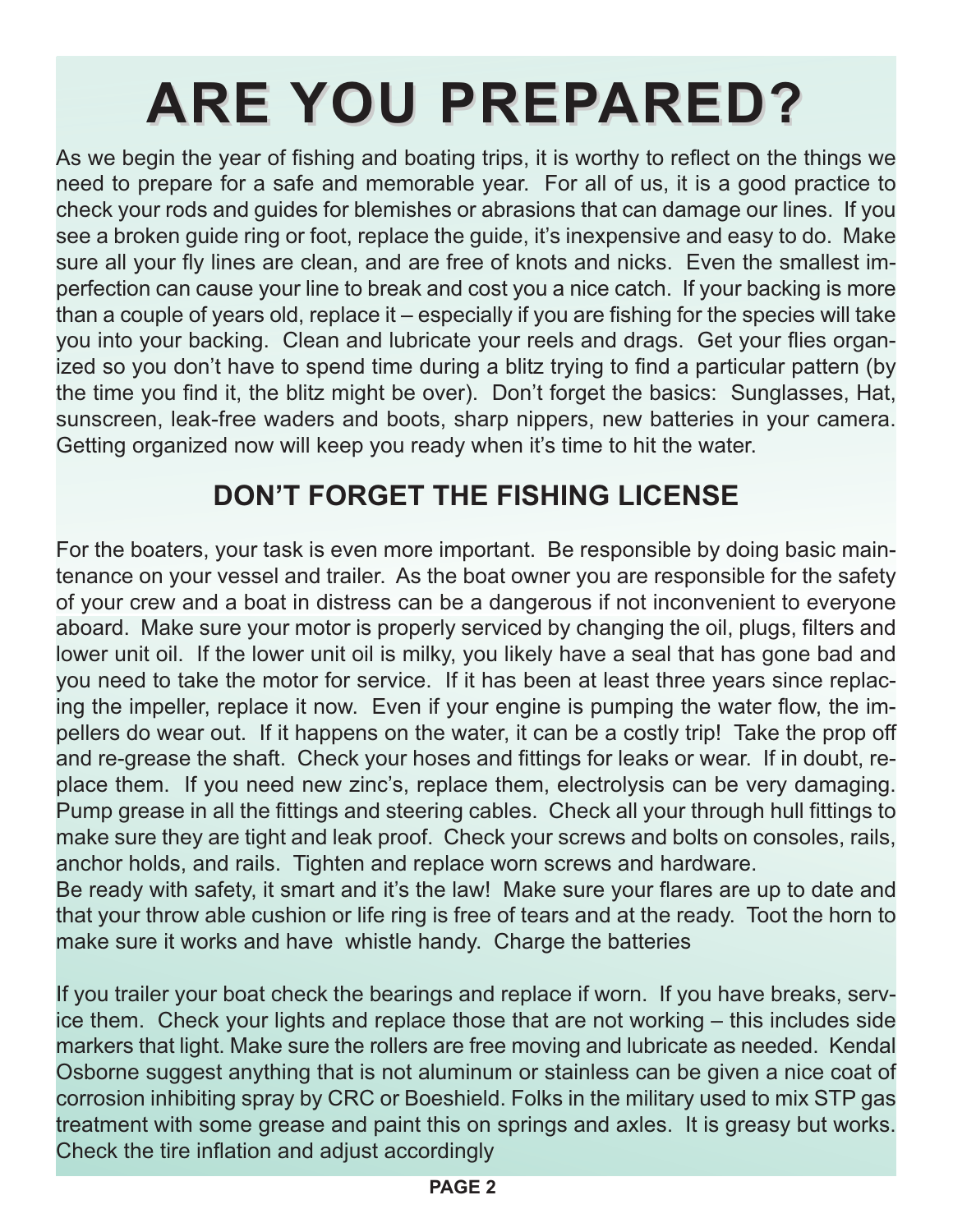PRESIDENTS MESSAGE (Contiued from page 1)

Some of them have just awesome action. There are lots of other features including forums, fly tying, knot tying, fish identification, links to local clubs, and even nautical maps. Be sure to check out the Membership Info page where we have listed all of our mentors and their areas of expertise. If you have questions about how to fish a particular area or want more information about their areas of expertise, don't be shy, just go up and ask them! With the marshes warming up, fish are everywhere. Trout, puppy drum, and croaker can be had, but you do need to get out after them. After all, you won't catch anything sitting at home on your couch! Post a message on our Club FaceBook page that you want to go fishing and see what response you get, and then be sure to post a fishing report with the results. I will be traveling up to Fredericksburg to fish the Rap for shad and stripers throughout the month of April and will be posting on our Club Facebook page when I will be going. If you want to tag along, just get in touch with me at mike4519@verizon.net It's always more fun fishing with a buddy. The action on all of our local waters is really heating up, don't miss out on the action. Hope to see you all at the April meeting on April 19. Until then, thanks and tight lines to all!

Mike Buss

| Virginia Coastal Fly Anglers MEMBERSHIP RENEWAL                                                                                                                                                                                                                                              |                   |                  |
|----------------------------------------------------------------------------------------------------------------------------------------------------------------------------------------------------------------------------------------------------------------------------------------------|-------------------|------------------|
| Date: ______________(dd/mm/yyyy)                                                                                                                                                                                                                                                             |                   |                  |
| Membership is \$30.00 annually and includes all family members. Please complete this form<br>with a check made payable to VCFA. You can bring the completed form and check to the next<br>meeting, or mail it to or club treasurer at VCFA, P.O. Box 2866, Virginia Beach, VA 23450-<br>2866 |                   |                  |
| NAME/S:                                                                                                                                                                                                                                                                                      |                   |                  |
|                                                                                                                                                                                                                                                                                              |                   |                  |
|                                                                                                                                                                                                                                                                                              |                   |                  |
| ADDRESS ADDRESS                                                                                                                                                                                                                                                                              |                   |                  |
|                                                                                                                                                                                                                                                                                              |                   | STATE <u>Zip</u> |
| Phone Manuscripture and the state of the state of the state of the state of the state of the state of the state of the state of the state of the state of the state of the state of the state of the state of the state of the                                                               | Email et al. 2010 |                  |
| <b>Please Circle:</b> New Member Renewal                                                                                                                                                                                                                                                     |                   |                  |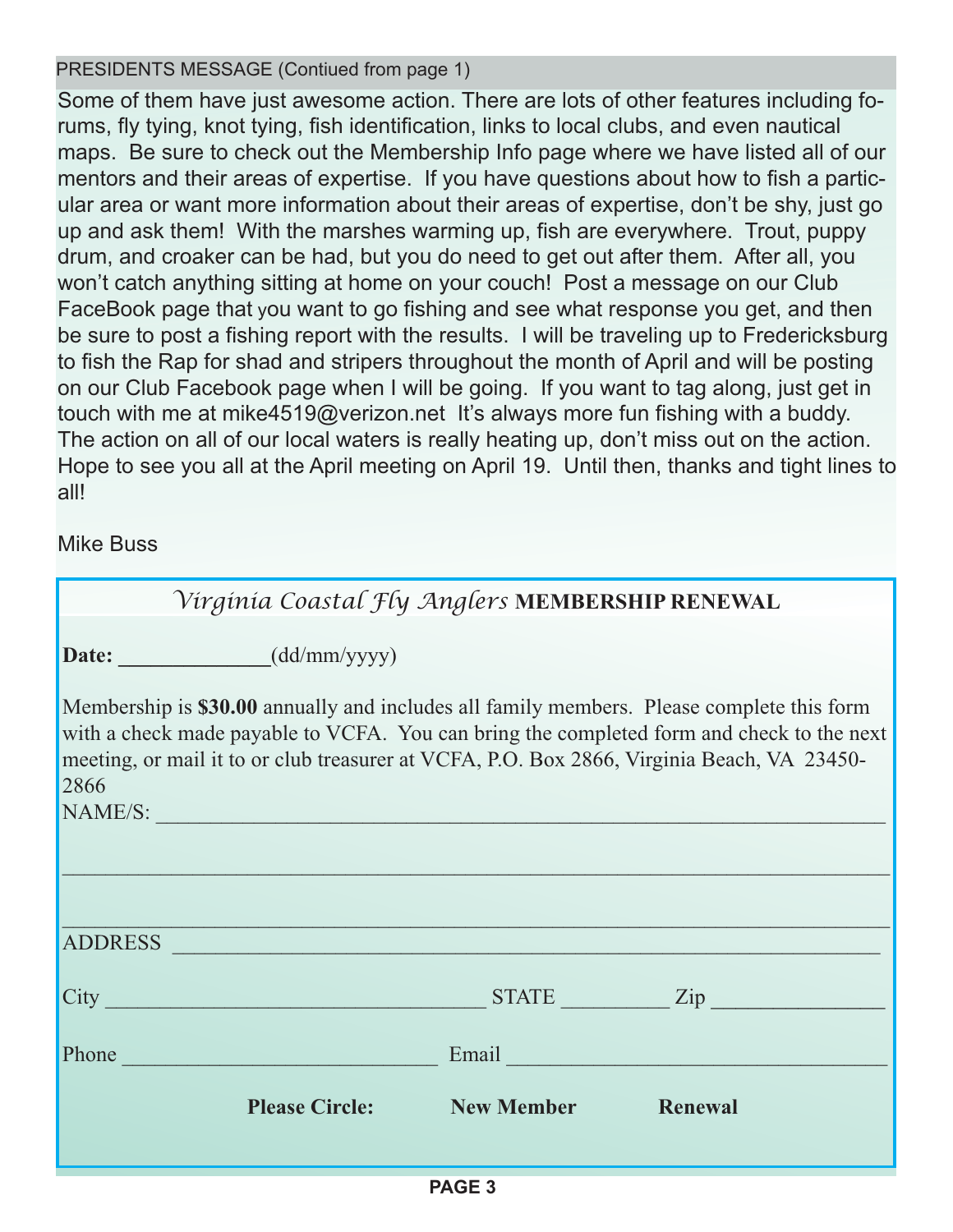## **FISHING REPORTS**

Dave Dembicki, Vince Staley (Fredericksburg local), and Mike Buss were fishing the Rap for shad on April 6,and had a very good day. Dave caught 16 shad and a 19" striper, Vince caught 10 shad and a 19" striper, and Mike caught 44 shad, but no stripers. They fished the incoming tide from about 2 pm till 8 pm and

quit because of darkness, but the fish were really hitting when they quit. Stripers were spashing all over when we quit. Plus Vince caught 5 shad on 5 straight casts on a crease fly at the end. We didn't have any flashlights along so were limited after dark. The shad are definitely in the river. Below is a pic of Vince and his striper.

FROM MIKE BUSS (Tuesday, April 10, 2011) Hi! Another great day for shad on the Rap. Scott Reppert, Joe Lupton, and I went up leaving around 11 am. We ran into Ed Pachecho, David Jones, Ed Palaszewski, and Russell Liverman. We caught well over 150 shad between all of us. I caught 56, Joe caught 37, and Scott caught 25. Everyone else caught between 12-15 or more. Joe caught one on the first cast and Joe, Scott, and I all caught one on our last cast of the day on the flats. We didn't see any stripers caught. We fished into the dark and quit around 8:15. Was a real nice day. I've attached some pictures I took today for Larry if you want to use them for the newsletter. 470 is Ed with a nice shad; 474 is Scott and in the background you can see David Jones and Russell Liverman, and Ed Pachedho, David has a shad on; 478 Joe with a nice shad;479 Scott with a shad; 477 Joe Playing a shad.

Other reports are indicating things heating up early. Speckled trout are being caught in Lynnhavend and Rudee, Flounder are being caught at the bend past the second island of the CBBT. Some nice stripers have been pulled out (and released) around the CBBT.



Vince Staley with a striper caught on the Rappahannock River